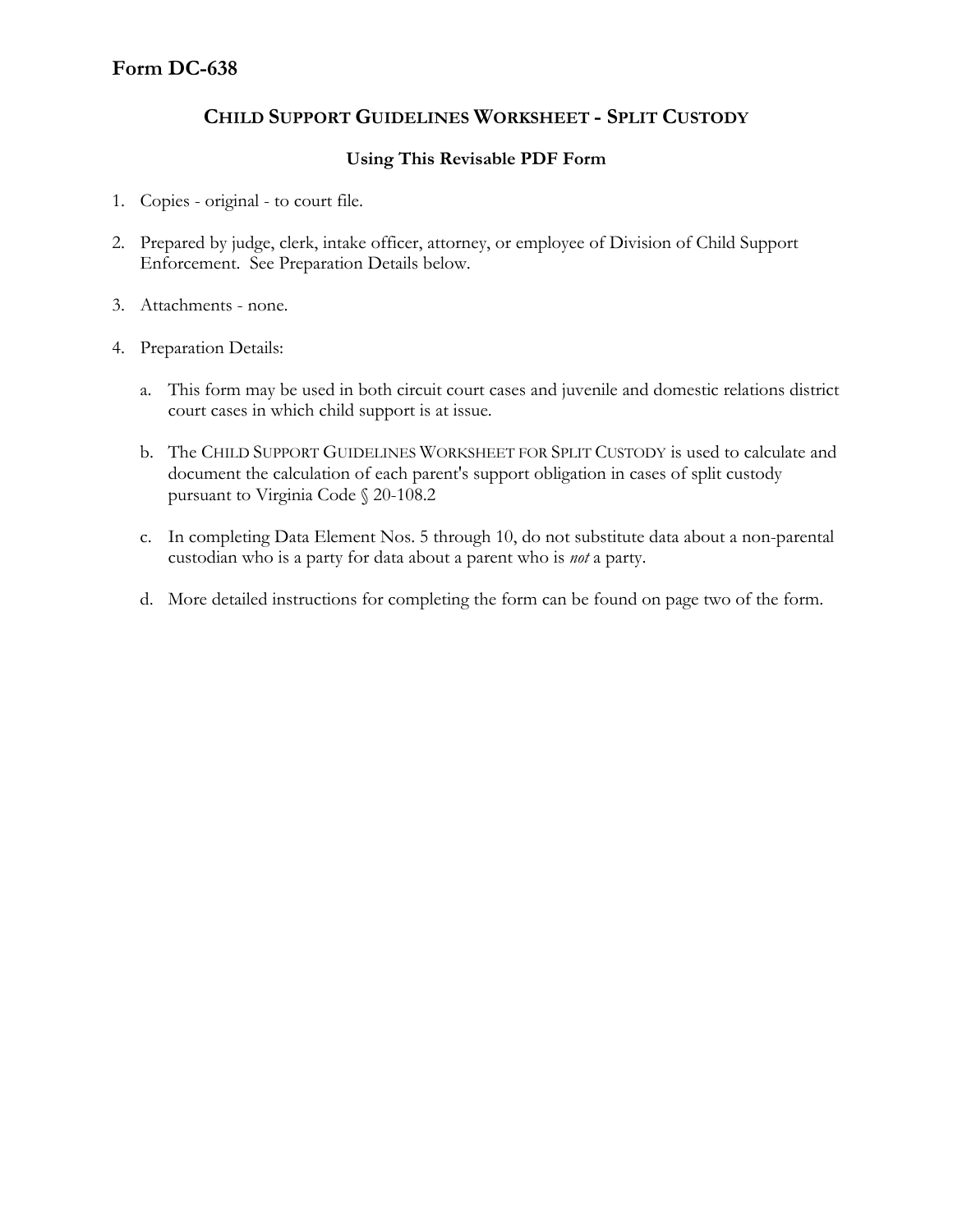# **CHILD SUPPORT GUIDELINES WORKSHEET - SPLIT CUSTODY**

## **Data Elements**

- 1. Court case number.
- 2. Name of the party asking for the hearing on support.
- 3. Name of other parent of the child/children.
- 4. Date on which this form is completed.
- 5. Monthly gross income of the mother and the father.
- 6. Each parent's adjustments for spousal support. See instructions on the second page of the form.
- 7. Each parent's adjustments for support of child(ren) other than the children that are the subject of the present proceeding. See instructions on the second page of the form.
- 8. Allowable deductions from monthly income. Deductions are described on page two of the form.
- 9. Available monthly income of *each* parent from Data Element Nos. 5 through 8.
- 10. Combined available monthly income of both parents.
- 11. Divide Data Element No. 9 by Data Element No. 10 for each parent and enter percentage. Once the percentage for one parent is entered, the form will calculate the percentage for the other parent.
- 12. Number of children not in custody of the mother.
- 13. Number of children not in custody of the father.
- 14. Support obligation of each parent. See page two of form for instructions.
- 15. Extraordinary medical and dental expenses paid by each parent. See instructions on page two of the form.
- 16. Amount of child care expense paid by each parent.
- 17. Add data element nos. 14-16 (lines 8.a., 8.b., and 8.c.) for each parent.
- 18. Multiply data element no. 11 (line 6) by data element no. 17 (line 9) for each parent.
- 19. Insert deduction if applicable.
- 20. Enter amount of and reasons for any adjustments.
- 21. Enter adjusted obligation for each parent by subtracting data element nos. 20 and 21 (lines 11.a., b. and c.) from data element no. 18 (line 9).
- 22. Net payment of each parent.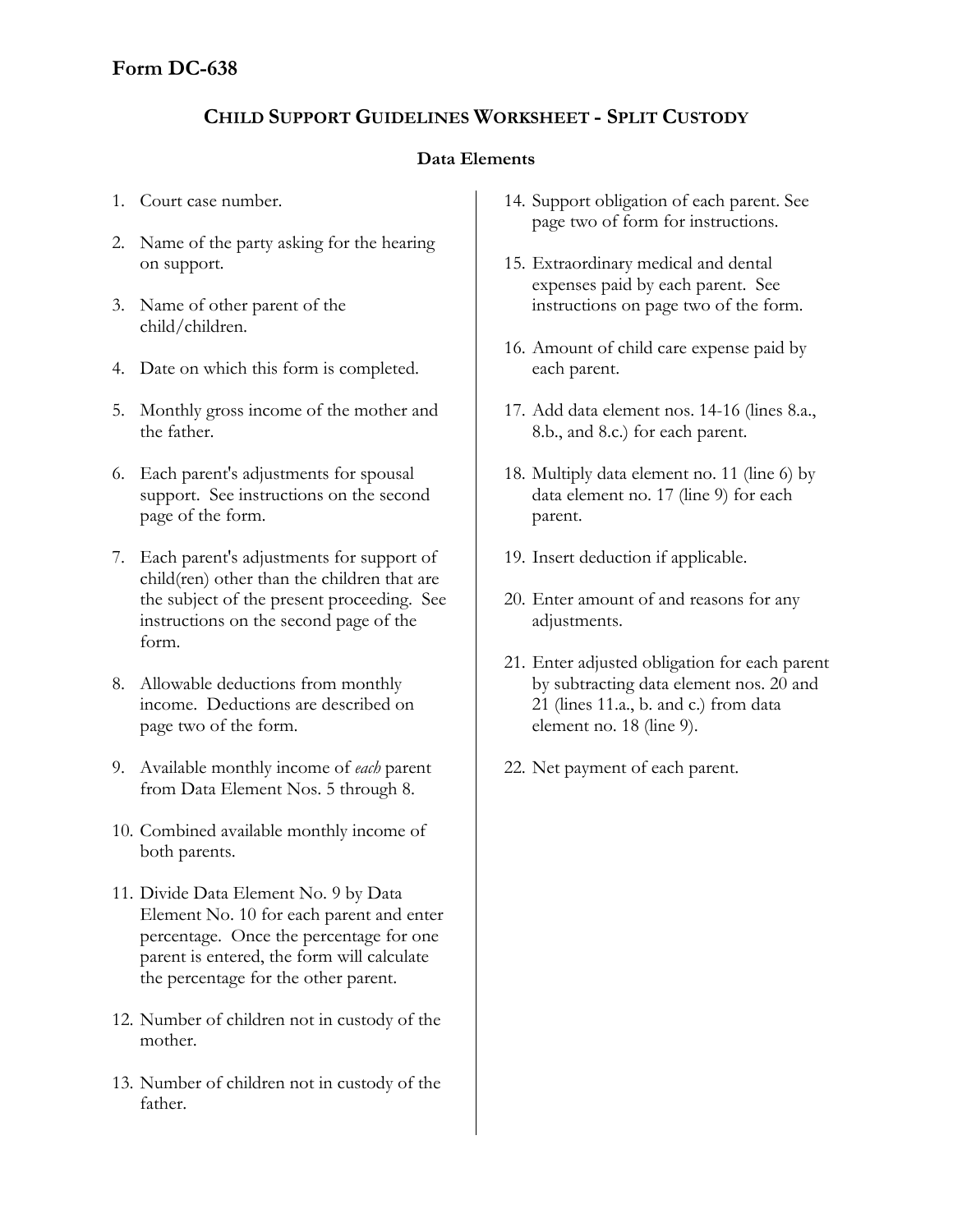**WORKSHEET** ― **SPLIT CUSTODY**

**CHILD SUPPORT GUIDELINES** Case No.: .............................................................. **1**

Commonwealth of Virginia Va. Code § 20-108.2

|    |                                                                                                                                                                                                                      | 3               |                                                 |              |                                                      |
|----|----------------------------------------------------------------------------------------------------------------------------------------------------------------------------------------------------------------------|-----------------|-------------------------------------------------|--------------|------------------------------------------------------|
|    |                                                                                                                                                                                                                      |                 |                                                 |              | <b>DATE</b>                                          |
|    |                                                                                                                                                                                                                      |                 | <b>MOTHER</b>                                   |              | <b>FATHER</b>                                        |
| 1. | Monthly Gross Income (see instructions on Page 2)                                                                                                                                                                    |                 |                                                 |              | $\$\ldots$                                           |
| 2. | Adjustments for spousal support payments (see instructions on Page 2)                                                                                                                                                |                 |                                                 |              |                                                      |
| 3. | Adjustments for support of child(ren) (see instructions on Page 2)                                                                                                                                                   |                 |                                                 |              |                                                      |
| 4. | Deductions from Monthly Gross Income allowable by law<br>(see instructions on Page 2)                                                                                                                                |                 | $8  \cdots$ $\cdots$ $\cdots$ $\cdots$ $\cdots$ |              |                                                      |
| 5. | a. Available monthly income                                                                                                                                                                                          | 9               | $\$\dots$                                       |              |                                                      |
|    | b. Combined monthly available income                                                                                                                                                                                 |                 |                                                 |              |                                                      |
|    | (combine both available monthly income figures from line 5.a.)                                                                                                                                                       |                 | <b>10</b>                                       |              |                                                      |
| 6. | Percent obligation of each party (divide "available monthly income" on line<br>Line $5.a.$ by line $5.b.$ )                                                                                                          |                 | $11$ %                                          |              |                                                      |
| 7. | Number of children for which that person is the noncustodial parent.                                                                                                                                                 | 12              |                                                 | 13           |                                                      |
| 8. | a. Monthly basic child support obligation for number of children listed above<br>(from schedule — see instructions on Page 2)                                                                                        |                 | <b>MOTHER</b><br>$14$ s                         |              | <b>FATHER</b>                                        |
|    | b. Monthly amount allowable for health care coverage paid by other parent<br>(see instructions on Page 2)                                                                                                            |                 | $15$ s                                          |              | $\$\ldots\ldots\ldots\ldots\ldots\ldots\ldots\ldots$ |
|    | by other parent (see instructions on Page 2)                                                                                                                                                                         |                 |                                                 |              | $\$\ldots\ldots\ldots\ldots\ldots\ldots\ldots\ldots$ |
| 9. | Total monthly child support obligation of each parent (add lines 8.a.,<br>8.b., and 8.c. for each parent)                                                                                                            | 17 <sub>3</sub> |                                                 | $\mathbb{S}$ |                                                      |
|    | 10. Total monthly child support obligation of each party (multiply line 6 by line 9) $18 \text{ }$ \$                                                                                                                |                 |                                                 | \$           |                                                      |
|    | 11. Adjustments (if any) to Child Support Guidelines Calculation<br>(see instructions on Page 2)                                                                                                                     |                 | <b>MOTHER</b>                                   |              | <b>FATHER</b>                                        |
|    | a. Credit for benefits received by or for the child derived from the parent's<br>entitlement to disability insurance benefits to the extent that such derivative<br>benefits are included in a parent's gross income |                 | <b>19</b> - \$                                  |              |                                                      |
|    | $b.$ 20                                                                                                                                                                                                              |                 |                                                 |              |                                                      |
|    |                                                                                                                                                                                                                      |                 |                                                 |              |                                                      |
|    | 12. Each party's adjusted obligation to other party                                                                                                                                                                  | 21              | <sup>S</sup>                                    | \$           |                                                      |
|    | 13. Net payment                                                                                                                                                                                                      | $22^s$          |                                                 | \$           |                                                      |